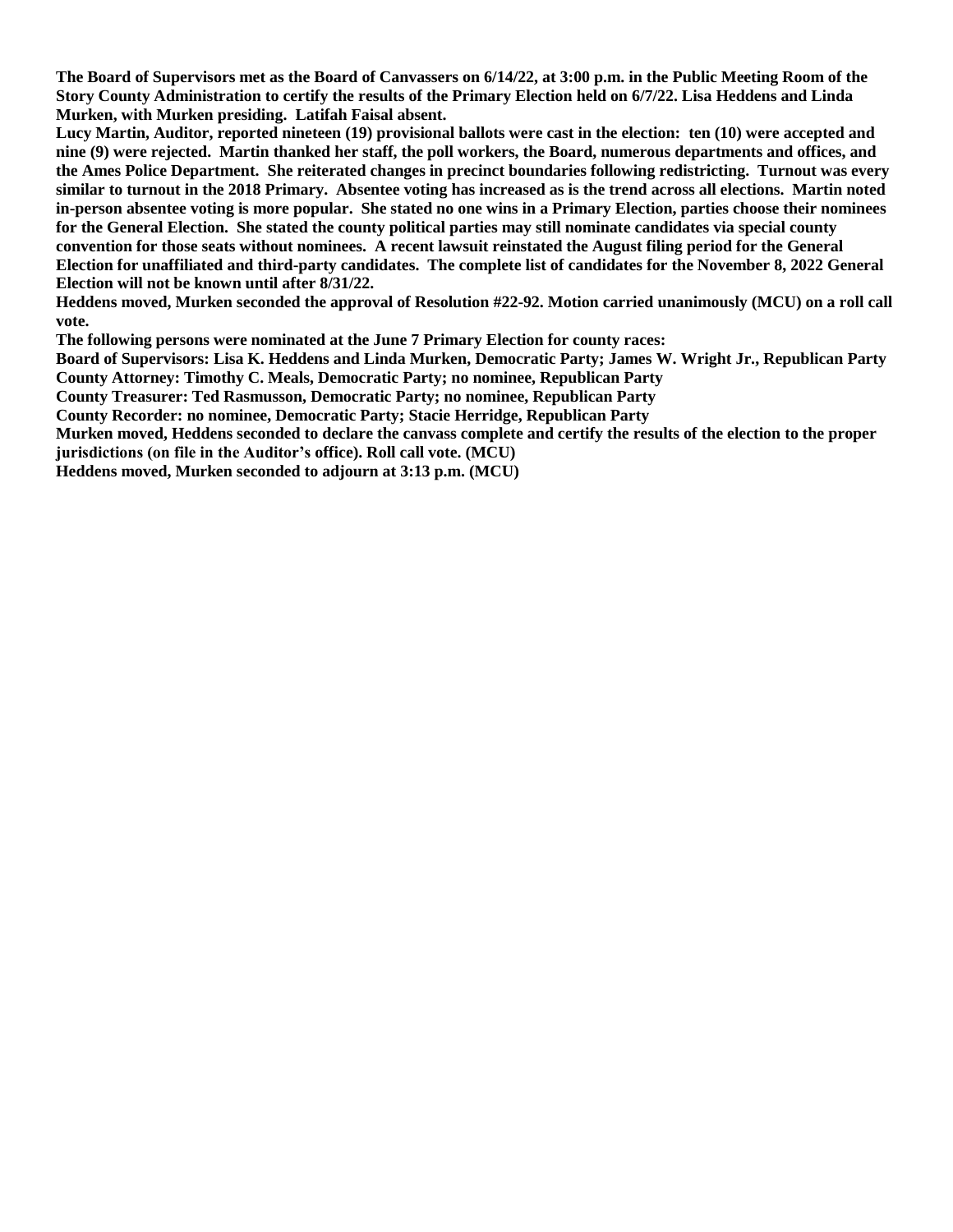#### STORY COUNTY BOARD OF CANVASSERS TENTATIVE AGENDA Tuesday, June14, 2022 **Public Meeting Room, Story County Administration Building**

The Story County Board of Supervisors will meet June 14, 2022, at 3:00 p.m. in the Public Meeting Room of the Story County Administration Building, 900 6th St., Nevada. The Supervisors will serve as the Board of Canvassers for the Primary Election held on June 7, 2022.

CALL TO ORDER: 3:00 p.m.

1. Election Report - Lucy Martin, Auditor, and Kevin Norris, Deputy Auditor 2. Consideration of Resolution #22-92

Adjournment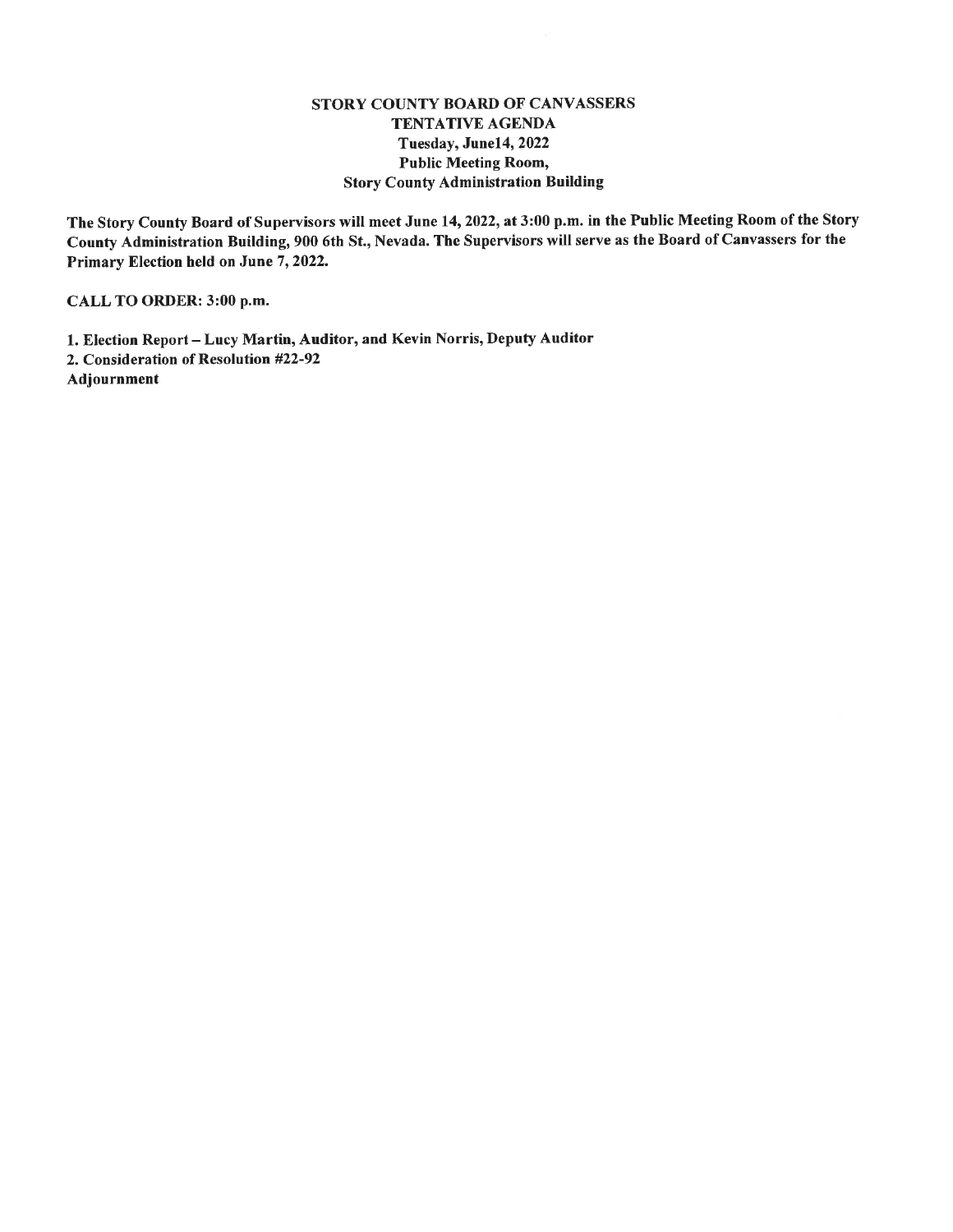# **Story County Board of Canvassers Agenda**<br>6/14/22

## **NAME**

## **ADDRESS**

|  |             | ADIPA |  |
|--|-------------|-------|--|
|  |             | Ч     |  |
|  | LUCY MARTIN |       |  |
|  |             |       |  |
|  |             |       |  |
|  |             |       |  |
|  |             |       |  |
|  |             |       |  |
|  |             |       |  |
|  |             |       |  |
|  |             |       |  |
|  |             |       |  |
|  |             |       |  |
|  |             |       |  |
|  |             |       |  |
|  |             |       |  |
|  |             |       |  |
|  |             |       |  |
|  |             |       |  |
|  |             |       |  |
|  |             |       |  |
|  |             |       |  |
|  |             |       |  |
|  |             |       |  |
|  |             |       |  |
|  |             |       |  |
|  |             |       |  |
|  |             |       |  |
|  |             |       |  |
|  |             |       |  |
|  |             |       |  |
|  |             |       |  |
|  |             |       |  |
|  |             |       |  |
|  | ۰           |       |  |
|  |             |       |  |
|  | ۰.          |       |  |
|  |             |       |  |
|  |             |       |  |
|  | ۰,          | ۰     |  |
|  |             |       |  |
|  | ۰           |       |  |
|  |             |       |  |
|  |             |       |  |
|  |             |       |  |
|  |             |       |  |